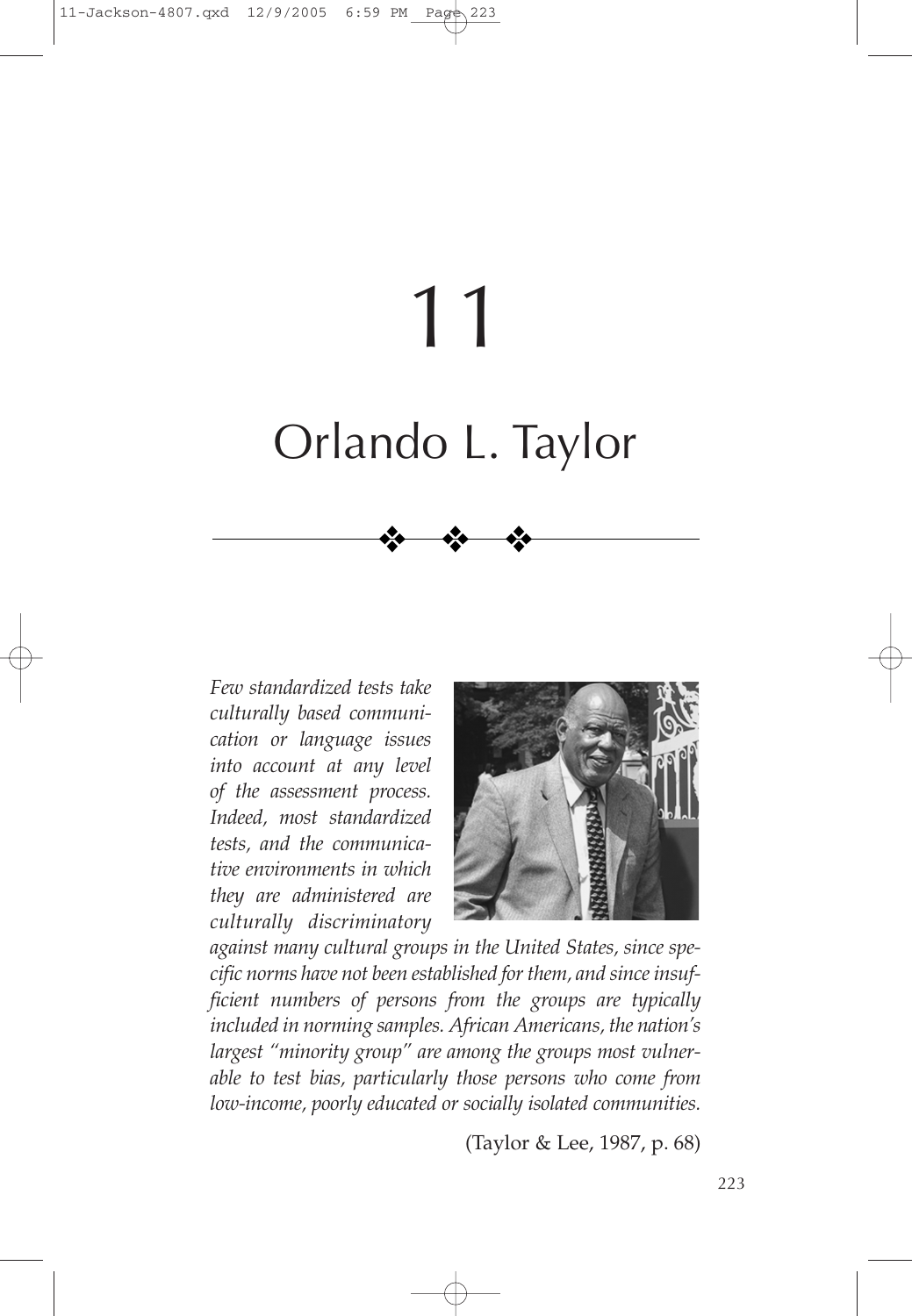# **\*** INTRODUCTION

Orlando Taylor, a visionary researcher and transformative leader, became the first African American president of the National Communication Association (NCA) in 1998. In its almost 100-year history, there has not been another African American who has been elected to lead this major communication association. During his leadership of NCA, Taylor not only provided the leadership to move communication to a more prominent location geographically but also with respect to the national academic community and to the funding agencies and foundations that have cyclically given money to other disciplines to do the work in which communication researchers specialize. Because of his efforts and those of his successors, communication has reached unprecedented levels of respect and recognition from such entities as the National Research Council, American Association of Higher Education, and the Carnegie Foundation for the Advancement of Teaching. Additionally, the National Research Council has now decided to include the field of communication in its periodic rankings of doctoral programs, a useful tool for assessing placement and recruitment strategies. Taylor did not stop lobbying for communication after his presidency. He also served as chair and member of the board of directors for the Council for Graduate Schools and the Advisory Council of the Jacob Javits National Fellowship Program in the Humanities, which is supported by the U.S. Department of Education. Subsequently, he became president of the Council of Social Science Associations, which represents most social science disciplinary associations in the United States.

Mentored by J. Jeffrey Auer and Robert Milisen at Indiana University to have a prodigious career, Taylor never took rare opportunities for granted. In 1967, when Milisen was funded for an important project, he named Taylor, a young junior professor, to be one of the investigators. This appointment set Taylor up nicely to eventually become a principal investigator on a subsequent grant with Milisen. From these grants, Taylor could begin writing publications and his own grant proposals. The first grant became a catalyst for many others to come. At this point in his career, Taylor, vice provost of Graduate Research and graduate school dean at Howard University, has received more than \$30 million in federally and privately sponsored research, graduate training, and program development grants.

Many institutions have recognized Taylor's achievements in research, teaching, and service. In 2003, he was awarded Yale University's Bouchet Leadership Award in Minority Graduate Education, named in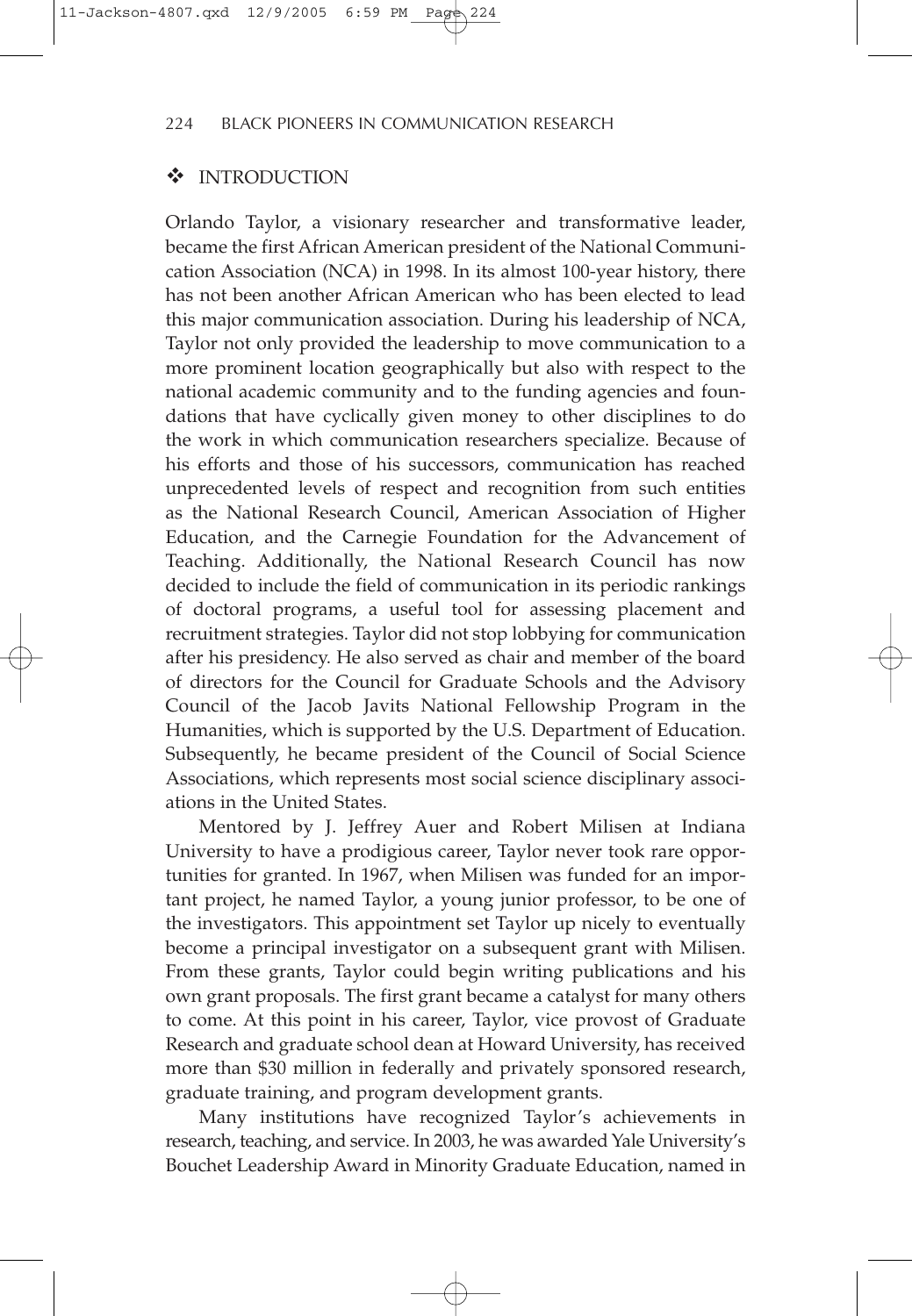honor of Edward Bouchet, the first African American to earn a doctorate in the United States. Moreover, he has received honorary doctorate degrees from Purdue, Hope, and DePauw Universities, and distinguished alumni awards from Hampton University and University of Michigan. Beyond these accolades, two of the greatest moments of his career were when he was designated as an "Old Master" at Purdue and given the highest honors within the American Speech, Language, and Hearing Association ("Honors of the Association").

Taylor is a pioneer of research in the fields of communication sciences and disorders, educational linguistics, sociolinguistics, and communication. He has always had a passion for education and has been an advocate for educational progress of minority students, as is clearly implied in the opening epigraph. He is author of nearly a dozen scholarly books and more than 50 refereed scholarly articles and chapters. Taylor's research employs multiple methods, although his work is primarily quantitative, often experimental, and conceptually theoretic. Although Taylor is known within academia for his ubiquitous leadership, prolific record of publications, and countless grants, he was also one of the members of the well-known and controversial "Bloomington Nine" (a group of eight student activists and their advisor, Taylor, at Indiana University [IU] in Bloomington, Indiana, in 1969). As Taylor worked to outline and develop a description for a new executive university leadership position titled vice president of Minority Affairs, the IU president decided to appoint Taylor to the position. Just before Taylor was to take office, eight Black students interrupted a faculty senate meeting, in which the senate was conferring with the senior university leaders, including the president The eight students presented a set of demands and refused to allow anyone to leave, except Taylor because they knew him. The students kept the rest of the university leaders there for three days. Their demands were directly related to the university's climate of racial hostility. Taylor recalled, "Indiana was the home of the Ku Klux Klan, and there were some threats of violence by the Klan and others against me and other African Americans—very bad threats, threats of life. It was hard to be liberal, active, and Black in Indiana circa 1969." Although the negotiations ended right before the National Guard arrived, a grand jury panel was assembled and wanted detailed answers to questions about who was involved and what happened. One person remembered the chancellor asking Taylor to make the students leave, to which Taylor replied, "I know these students. They are good students and they would not be here if there was not a big problem, and I think we better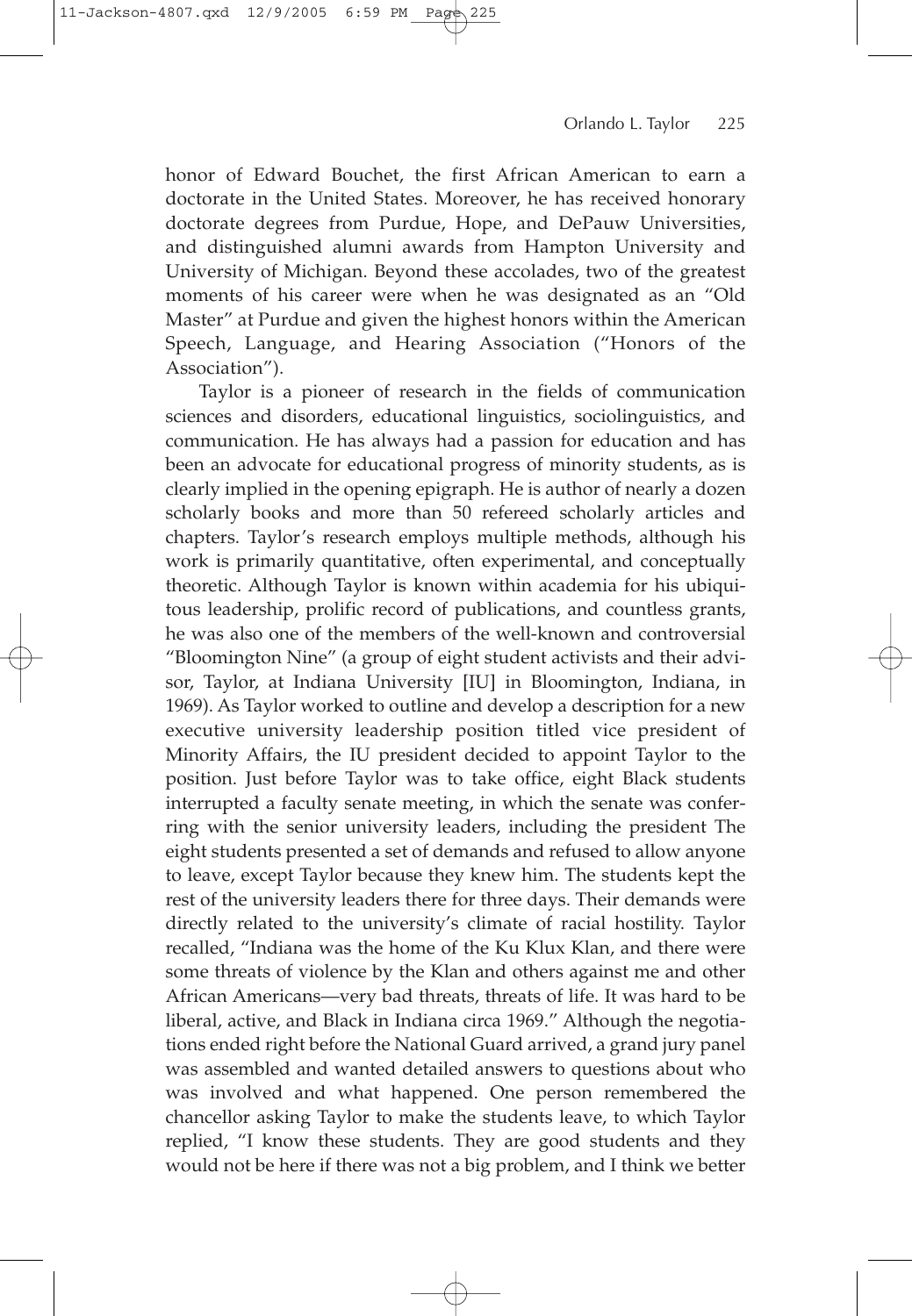sit here and listen to them." Taylor remembered that he decided then "that if I was supposed to be the Black person designated to 'keep the natives quiet,' I would have no credibility with the constituents, and I refused to do it." The grand jury indicted the eight students and Taylor, their advisor, for conspiracy to take over the flagship state university of Indiana. After many faculty members put up their houses and bailed everyone out of jail, Taylor discovered the university's unwillingness to honor the offer to become vice president of Minority Affairs, and he had already resigned from his faculty appointment to take the position. Taylor was then without a job, but "wisdom is going through life and paying attention." Taylor was wise enough to have a backup option: he went to Washington D.C. to conduct a \$500,000 Ford Foundation project at the Center for Applied Linguistics to address issues of language diversity in the nation's schools, particularly those with large numbers of African American students.

Taylor has consistently exercised wisdom and has been a persistent go-getter—someone who has refused to allow his God-given talents to subside and dreams to be deferred (O. L. Taylor, personal communication, February 3, 2004).

#### BIOGRAPHICAL INFORMATION

Orlando LeRoy Taylor was born to the late Carrie and LeRoy Taylor in Chattanooga, Tennessee. Carrie, an elementary and secondary schoolteacher, finished two years of college at Selma University and received an associate degree in 1930, which was a sufficient credential for teaching in the Alabama public schools. However, LeRoy, who had only a sixth-grade education, wanted to move his family to Chattanooga where better industrial job opportunities were available for Black people. Taylor suggested, "They were part of a migration of Blacks from the rural south to the north and the urban south." A few years after Carrie's graduation, she and LeRoy were married and decided to make the move. LeRoy worked in a steel mill, and Carrie planned to teach. When they arrived, however, she discovered that all teachers were required to have a four-year degree. For 16 years, while raising her two children, Carrie did not teach. In 1948, at the age of 40, she completed her bachelor's degree at Alabama State University and resumed her teaching career in 1950. Taylor was in high school at that time, and his younger brother Robert was in elementary school. Before his mother's shift to teaching, Taylor viewed his parents in blue-collar jobs, and knew nothing except what he called a "traditional working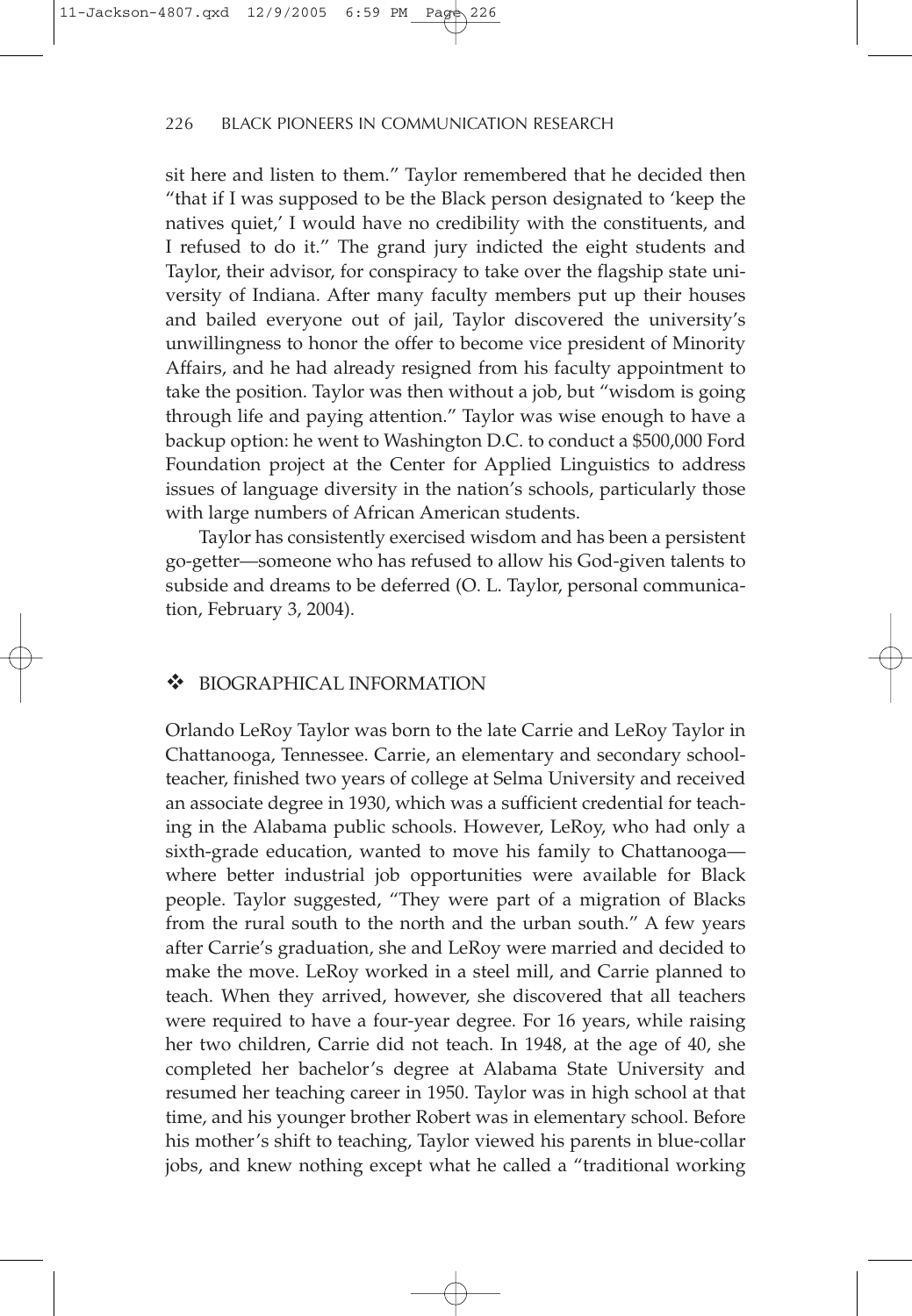class background." Despite their class and racial background, Taylor's parents decided to move to an all-White neighborhood in the Chattanooga metropolitan area when Taylor was 5 years old. Because of school segregation, Taylor could not attend the neighborhood all-White elementary school, but had to attend an all-Black school several blocks away (O. L. Taylor, personal communication, February 3, 2004).

Taylor's parents were inspirations for Taylor. His mother is still alive, and his father passed away only three years ago. They instilled self-discipline, independence, perseverance, self-respect, and respect for others—values that became constitutive aspects of Taylor's personality, even into adulthood. Because he lived in an all-White neighborhood during segregation, Taylor grew up with no friends in his neighborhood. Consequently, he learned to be creative as he sought to entertain himself. He remembered:

I was caught up with strategies for being self-sufficient, and I learned to entertain myself. Even to this day I'm not really a group person; I'm sort of a loner. Of course, I'm a friendly person, I interact with people, but I don't need a crowd to be entertained. (O. L. Taylor, personal communication, February 3, 2004)

Taylor also developed a love for music. In the 1940s and 1950s, there were not very many options for those interested in listening to Black music. In fact, there was only one radio station whose signal was audible: WLAC-Radio broadcast out of Nashville, Tennessee. "The dee-jay was a guy who was known throughout the south as his pseudonym Randy, borrowing the name of a famous record store in Gallatin, Tennessee," recalled Taylor. Both Randy and Randy's record store were well-known. In the early 1950s, Black music was a neglected part of the market. After realizing that there was a niche, a White radio station in Chattanooga, WDXB, entered the market with an R & B platform. The radio station managers hired someone named Ted Bryant as the disc jockey, who Taylor claimed was "a real pioneer in Black radio." Ted was scheduled to go on a vacation, and the station held a contest in which the winner's prize was to substitute for Ted for two weeks. Taylor participated and won, although he was only 14 years old and a high school sophomore. He noted, "My voice was recognized every time I was on the radio because I was the only kid. After two weeks when Ted returned, by audience demand, they gave me my own weekend show." Shortly thereafter, a Black radio station, WFMS, came to Chattanooga, and Taylor was offered his own daily R & B radio show called "Teen Time." He served as dee-jay and accepted song requests every day after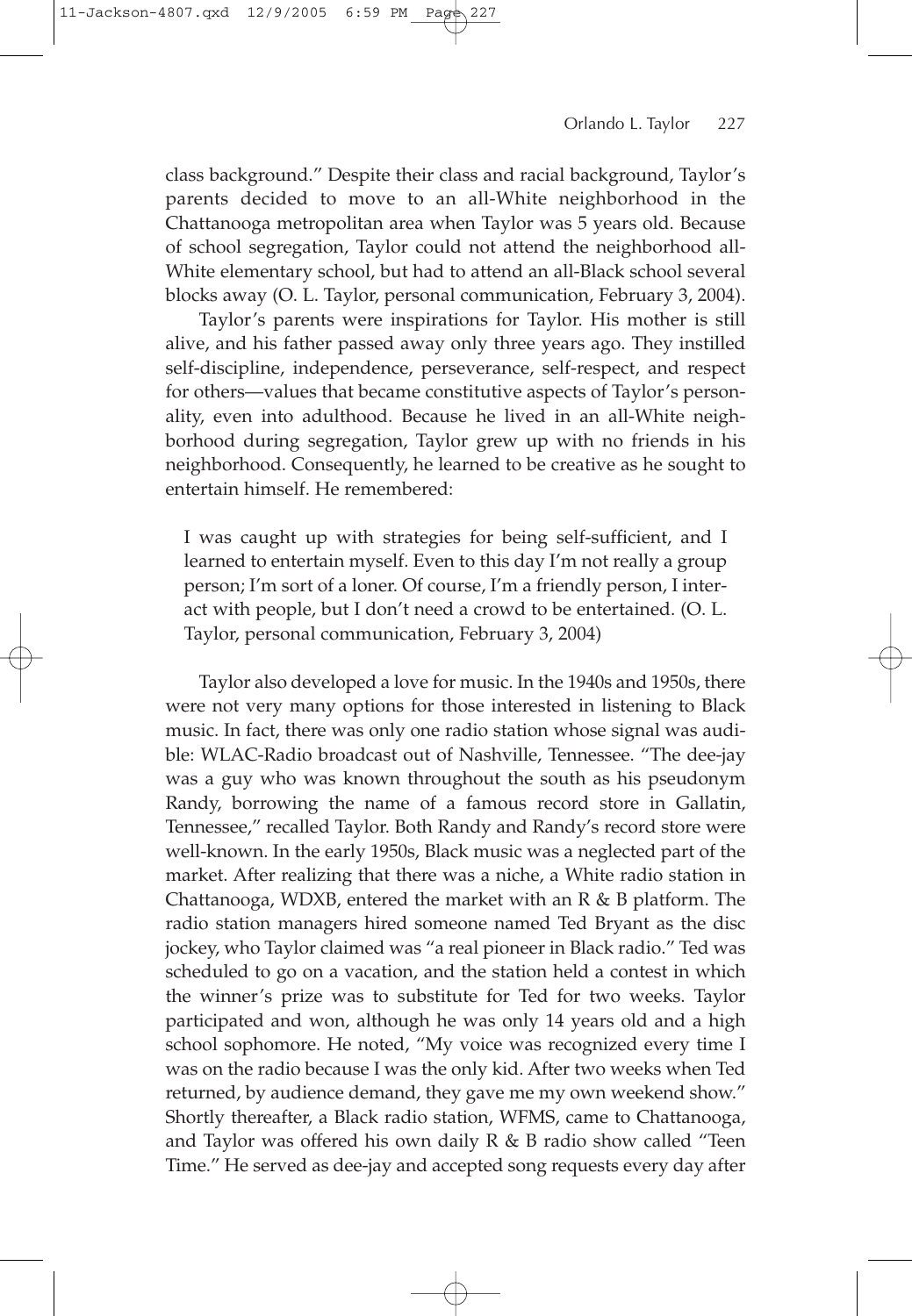school, 5–6 p.m. In the summer, he worked full-time at the station. Although these radio experiences became stimuli for Taylor's interest in the field of communication, his motivation for attending college was cemented by his parents and teachers since elementary school (O. L. Taylor, personal communication, February 3, 2004).

### ACADEMIC BACKGROUND AND EXPERIENCE

Taylor attended Orchard Knob elementary and junior high school and was a good student. He knew that poor grades would not be tolerated by his parents, but he loved school so grades were not a problem. Taylor attended Howard High School at the age of 14 and graduated right before his 17th birthday. Howard High School was one of several educational and medical institutions throughout the south that was named after, initiated by, and supported by the Freedman's Bureau (Howard University is another such institution). Taylor explained, "Pretty much everyone was expected to go to college. That was common in those days." Of course, the fact that his mother was an educator facilitated Taylor's love for books and general discovery. He had a cultivated thirst for knowledge that could easily be satiated in college. In his senior year of high school, Taylor won a four-year scholarship to attend college at Hampton Institute, a well-known historically Black college in Hampton, Virginia. Although Taylor never lived anywhere except Tennessee, he wanted to try something different, so he confronted any anxieties he had and enrolled in college in 1953. Several of his classmates went to Morehouse, Spelman, or Fisk. Taylor reminisced, "From where I was, in Tennessee, going to Virginia was going up north," so the prospects seemed exciting (O. L. Taylor, personal communication, February 3, 2004).

With his developed interests and skills in communication, Taylor found himself working on the student newspaper and periodically working as a dee-jay at the campus radio station. Over the next few years, he would have a lot to discuss via these media outlets. In 1954, the Brown v. Board of Education Supreme Court case would be won by Thurgood Marshall, and 14-year-old Emmett Till would be beaten and shot to death one year later for allegedly whistling at a White female. The year of 1955 is also historically important: Rosa Parks's refusal to give up her seat for a White person at the front of a bus instigated the bus boycotts in Montgomery, Alabama, led by young Reverend Martin Luther King, Jr. Virginia had many boycotts, sit-ins, and other civil rights activity, and the city of Hampton was no exception.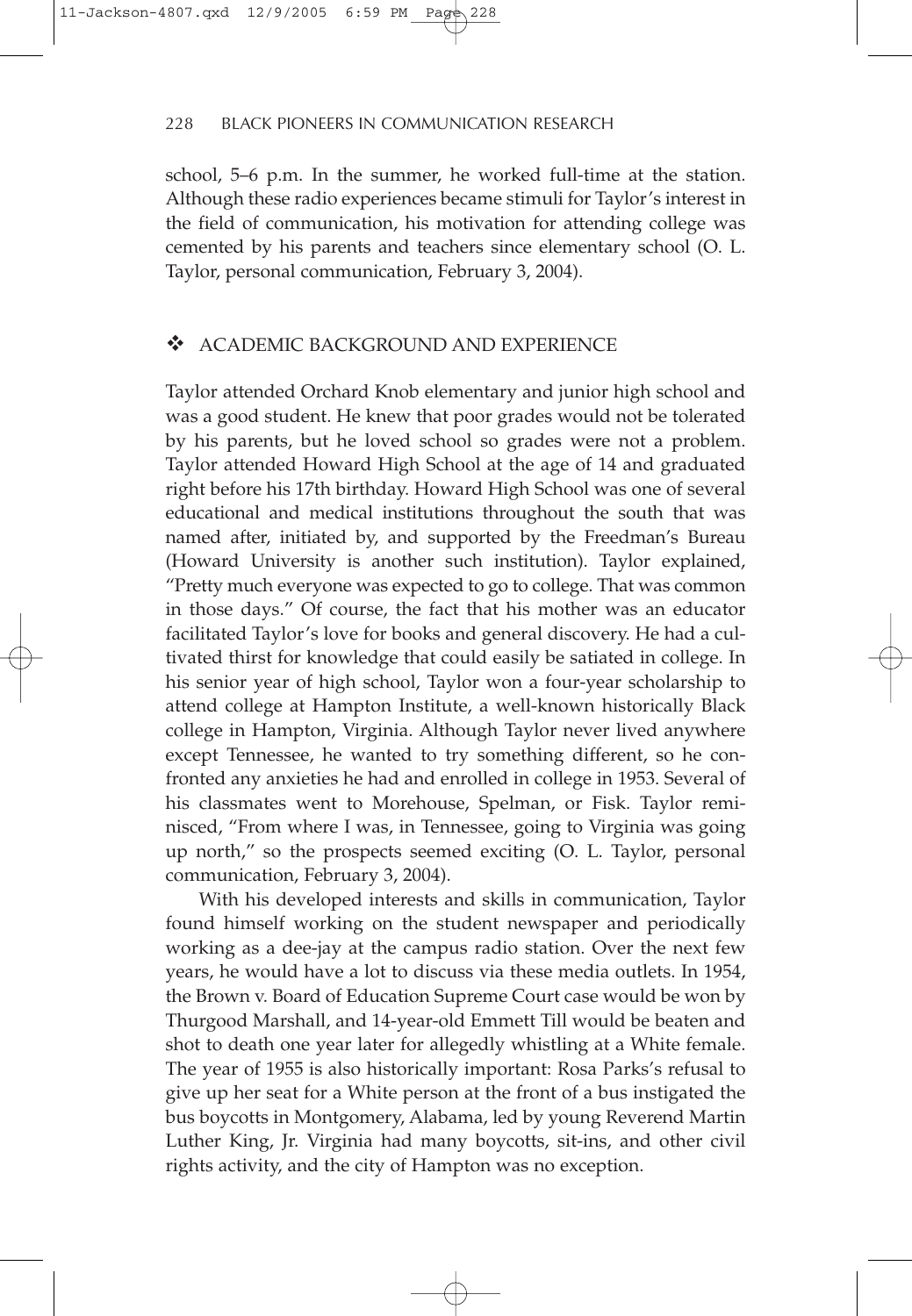11-Jackson-4807.qxd 12/9/2005

During his undergraduate matriculation at Hampton, Taylor was an active student. He even pledged Kappa Alpha Psi Fraternity, a predominately Black fraternity whose mission as a social organization emphasizes service and educational achievement. Taylor's major was communication, and the field included speech communication, speech pathology, and theater. He took courses in each of these areas and added psychology and sociology classes to round out his broad liberal arts curriculum. Taylor explored other opportunities and found that Hampton had a student exchange program in which Black and White universities sent students to the other college for a year. One of the conditions of this arrangement was that any student activities the student was involved in had to be replicated at the new host institution. Because Taylor was a member of a Black fraternity, he met the brothers of the predominately White fraternity, Delta Upsilon, at Denison University, his almost all-White host university, which was located in the all-White town of Granville, Ohio. The Delta Upsilon members allowed him to stay at their fraternity house, and Taylor's interest in interracial and intercultural communication was piqued. He began to notice everything—nonverbal communication, language and communication styles, politeness and request strategies—that distinguished him from others in the house. For example, "I learned that White people would always look me in the eye when they would listen to me talk, which signified to me they were staring at me and didn't like me. That was a perceived insult that I later learned was a misunderstanding. They really were just showing they were paying attention to me, so when I averted my gaze, they thought I was ignoring them." Taylor also noticed that they enacted indirect requests such as "Do you want to open that door?" or "Do you want to open that window?" He viewed this as a "sneaky way to get me to do something for them." He wondered why they did not simply say, "Would you open the door for me please?" He said this was starkly contrasted to what he experienced when he left Denison to visit Columbus, Ohio, for a weekend and had a chance to resume interaction with Black people. Those observations became paramount to his later research interests concerning interracial language differences and his subsequent grantfunded work with the U.S. Army concerning cross-cultural communication (O. L. Taylor, personal communication, February 3, 2004).

While Taylor was at Denison, Lionel Crocker, one of the early intellectual giants in communication, mentored him and taught him phonetics. Taylor thrived in his classes and came to understand that he could easily compete intellectually with White students in the classroom. When he left Denison, returned to Hampton, and graduated in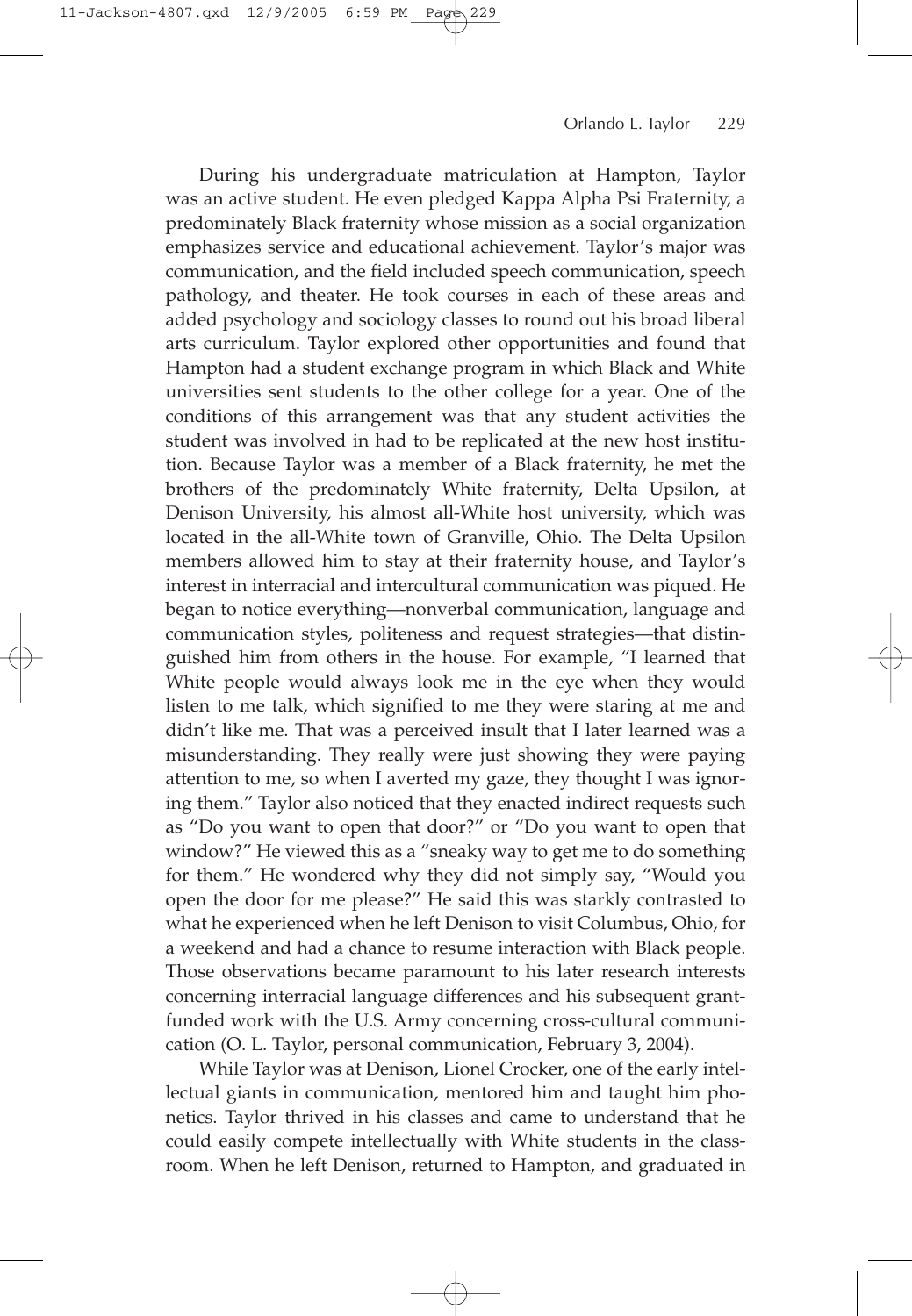1957 with a bachelor's degree in education, Taylor knew he would go to a predominately White university for graduate school—and he did. He applied for and received financial support from Indiana University and a scholarship from the Indiana state government, which paid for his entire graduate program. As a master's degree student, Taylor worked as a speech clinician, identifying speech disorders in patients. In the same year as his graduation from Hampton, Taylor was married and had two children immediately who were only 11 months apart in age: Orlando Taylor II and Ingrid Gelete Taylor.

In 1960, Taylor earned his master's degree from Indiana University. Through nurturing mentors and a solid interdisciplinary communication curriculum, Taylor learned the essential skills necessary to succeed in academia. Between the mentorship of Robert Milisen and J. Jeffrey Auer, Taylor was well-equipped. Milisen was a highly respected teacher and researcher. Auer, who was certainly a well-respected scholar in his own right, was executive vice president and then president of the National Communication Association (then Speech Association of America) and editor of *Speech Monographs*. So Taylor witnessed up close the inner workings of highly successful academic careers in communication. Taylor took an eclectic mix of courses, including speech, psychology, reading, and sociology, and became acquainted with the methodologies and vocabularies associated with those areas of study. At the urging of a professor at Purdue University, Taylor left IU to pursue his doctorate degree. He was very aware of what it meant to be an academician. Between 1960 and 1962, he directed the speech and hearing clinic at the Fort Wayne State School in Indiana. In 1962, Taylor enrolled in the doctoral program in education at University of Michigan in 1962. It was a decade of social upheaval, and students and community citizens were protesting all over the nation. In 1966, the year he graduated with his doctorate in education, people were still mourning the 1965 death of Malcolm X, and the Black Power movement was born with the advent of the Black Panther Party, founded by Huey P. Newton and Bobby Seale.

Taylor had just completed his dissertation on linking brain function with language and communication behaviors when he was invited back to Indiana University to be a tenure-track assistant professor—an appointment that would position him as one of only a handful of Black scholars at major research institutions. Although the University of Michigan had five Black tenured or tenure-track scholars across all the disciplines, Indiana University had no Black tenured scholars and only two that were untenured. Taylor became the third Black tenure-line faculty member at the university, and the first in communication. He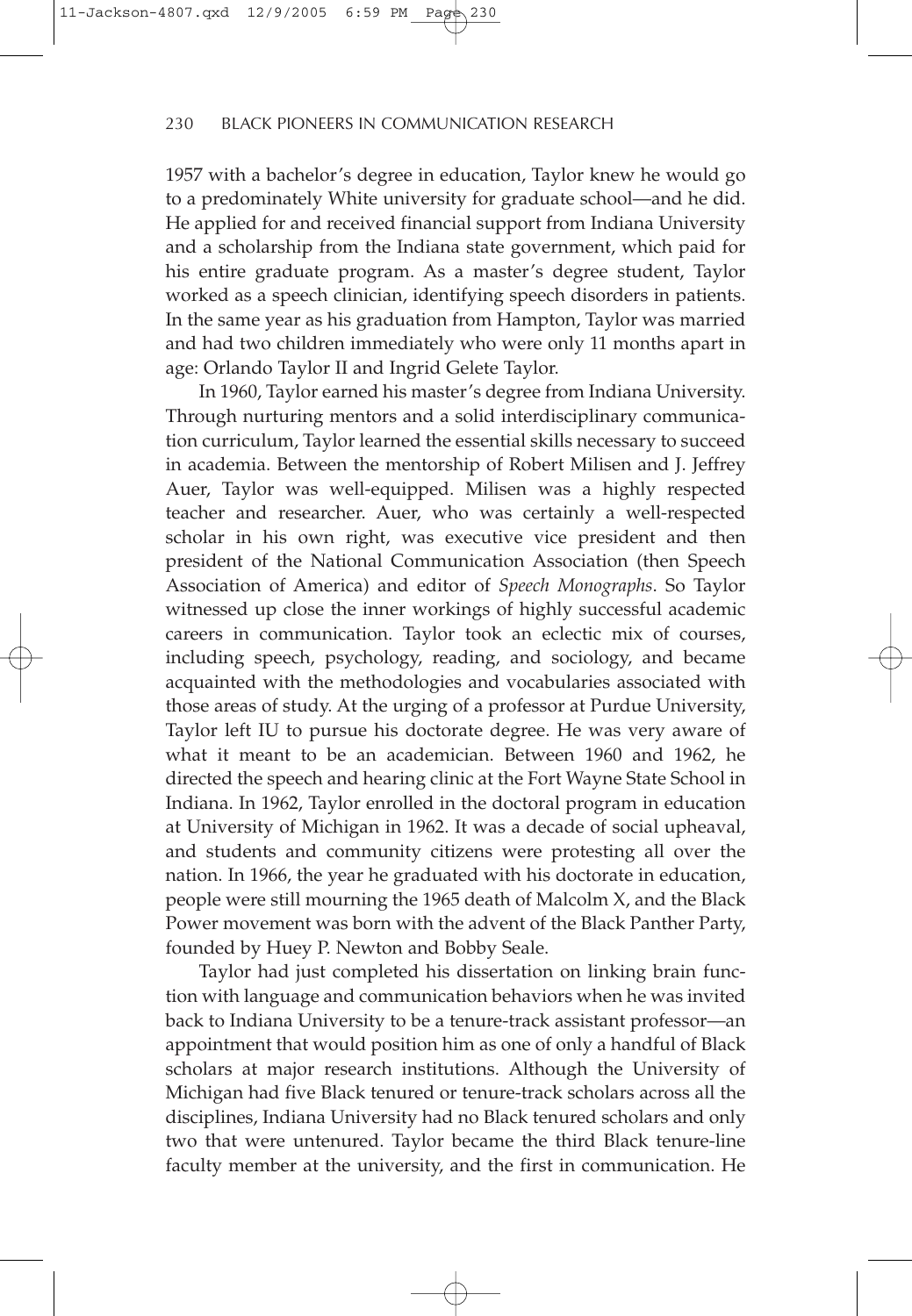turned down an offer from Southern University to come to IU to remain consistent with his dream of teaching at a major research university. Taylor stayed at IU for five years before moving on to the Center for Applied Linguistics in Washington, D.C., where he produced research concerning sociolinguistics, educational linguistics, and intercultural communication. This proximity to many area universities gave Taylor the opportunity to teach at Federal City College (now called the University of the District of Columbia) between 1970 and 1973 while intermittently teaching at Howard University, the nation's only urban land grant institution. Taylor joined the Howard University faculty as a full-time professor 1973 and has been there ever since.

11-Jackson-4807.qxd 12/9/2005 6:59 PM Page 231

When Taylor arrived at Howard, Lyndrey Niles was leading the speech department, which had just initiated a doctoral program in 1971. From 1975 to 1980, Taylor was chair of the department, which graduated its first doctoral students in 1976. During his tenure, Taylor hired several new faculty members, including Melbourne Cummings. He later became dean of the School of Communication and served from 1985 through 1993. Taylor supported the development of the *Howard Journal of Communications* with its founding editor, William J. Starosta. He also played a leading role in enhancing the School of Communication's national reputation, which later resulted in a ranking as third in the nation in the field of intercultural communication, being the annual producer of one of the nation's largest number of communication doctoral students, and the absolute largest number of African American doctoral recipients in communication.

## CONTRIBUTIONS TO COMMUNICATION RESEARCH

In a profession in which researchers are expected to develop and specialize in only one or two lines of research throughout their careers, Orlando Taylor chose a much more multifaceted career. His pioneering program of communication research can be characterized as having five major strands (which are described in the following sections): (1) aphasia and language acquisition; (2) culture, language, and communication disorders; (3) Black English; (4) children's educational performance and test bias; and (5) graduate education.

#### **Aphasia and Language Acquisition, 1969–1974**

Not every scholar can claim to have written a magnum opus by midcareer, or even later in life, but Orlando Taylor's quintessential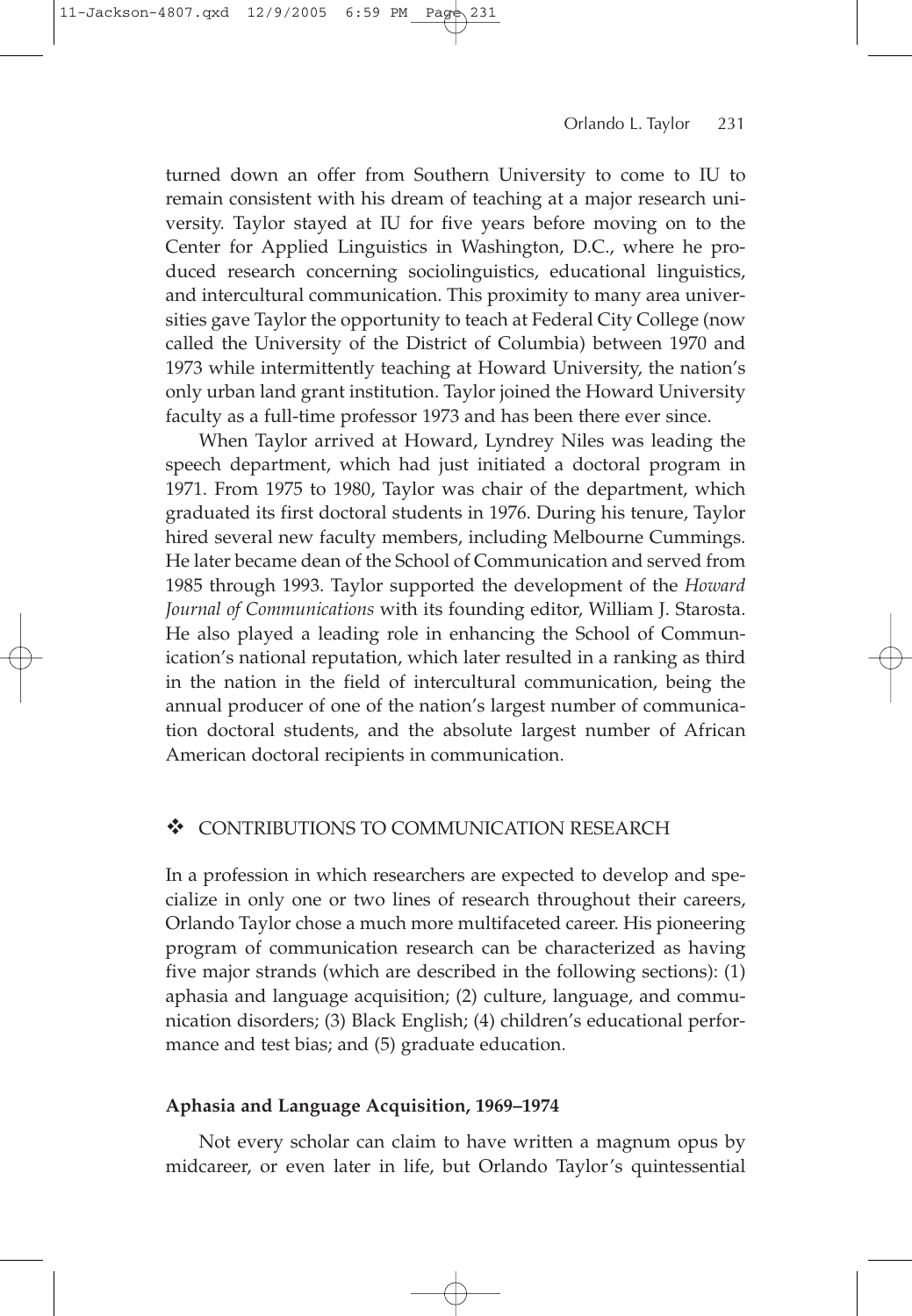work in the field of communication sciences and disorders was published when he was 35 years old. It was among the first in a set of experimental research studies that emerged from both his dissertation and the funded research grants with Robert Milisen. After spending a couple of years researching the rehabilitation of aphasia, Taylor uncovered some interesting facets of aphasia. This work with aphasics by him and his associates would come to be frequently cited as major monographs connecting neurology to speech capacity. Aphasia is defined as "The loss or impairment of the power to use words, usually resulting from a brain lesion" (Woolf, 1977, p. 52). Taylor's principal concern in this line of research was discovering what happens when normal linguistic storage processes and functional neuroanatomy of language are interrupted by the occurrence of brain damage. His argument was that aphasia, when linked to short-term memory loss, could be discovered to severely limit human beings' capacity to produce speech. Taylor and Swinney (1971) explained:

It is obvious that some type of memory system is necessary for sentences to be held long enough (in memory) for comprehension. . . . It seems logical to assert that research on the processes underlying the storage of linguistic segments in STM (short-term memory) is mandatory for a complete theory of language decoding for normal subjects.... Further, as language comprehension difficulties and reduced auditory memory span are often characteristics of the aphasic disorder, it could be argued that aphasics' comprehension problems may be directly related to memory deficits. (Taylor & Swinney, 1971, pp. 578–579)

In this 1971 study, which compared short-term memory recognition in eight adult aphasics and eight adult nonaphasics, Taylor's results indicated that verbal responses to stimuli were more latent for adult aphasics because their limited memory storage capacity caused them to selfterminate their memory search much more quickly than the adult nonaphasics, who could perform an exhaustive memory search of recently occurred events. This study of neuroanatomical functioning was heuristic because it helped explicate how aphasia operates as a consequence of language decoding, memory recognition, and brain trauma. Whether it was about the effects of language loss of language reacquisition, each of Taylor's early speech pathology studies of aphasics advanced the field beyond its known parameters. Taylor's interest in intercultural communication never subsided, so he decided to pursue that theme within the context of language and communication disorders research.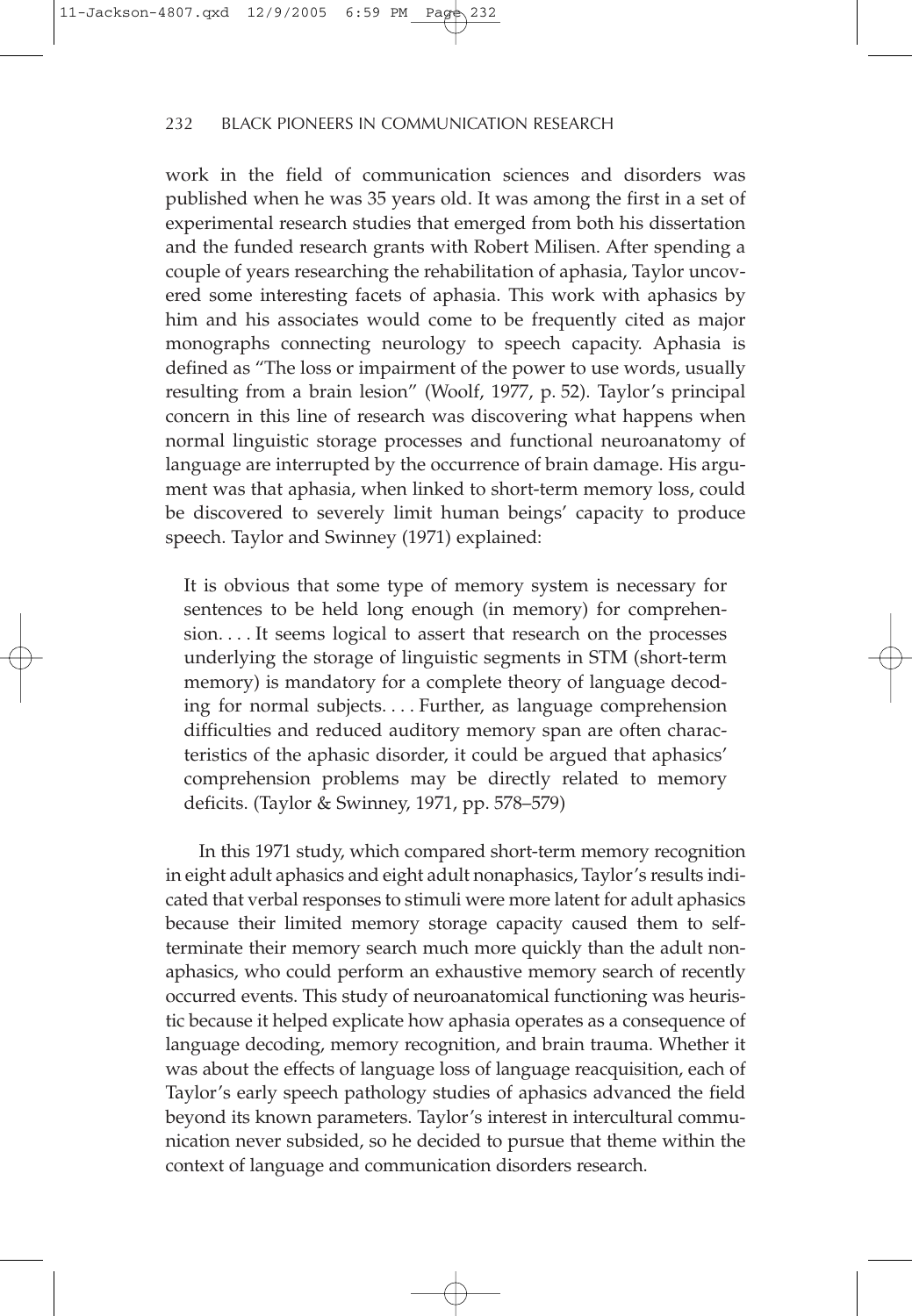# **Culture, Language, and Communication Disorders, 1969–1994**

In 1969, several things were happening in Orlando Taylor's life. Not only were his two children turning teenagers soon but he also left Indiana University to become associate director and senior research fellow at the Center for Applied Linguistics in Washington, D.C. The Bloomington Nine controversy was over, but the experience introduced him to social justice activism. As a fairly new scholar in the field of speech and hearing, Taylor noticed the absence of Black people and their experiences within the communication disorders conferences and literature and knew he had to become an academic change agent. Taylor and Charles Hurst, Ronald Williams, Gloria Walker, Earnest Moore, and others developed an agenda to forcefully petition change in the American Speech and Hearing Association (ASHA), the nation's largest and most respected organization of speech and hearing professionals. The result was the founding of a unit of the association called the Black Caucus, which promoted another thriving organization known as the National Black Speech, Language, and Hearing Association. Grounding their ideas in the scientific literature of the field, Taylor, Stroud, Hurst, Moore, and Williams (1969) wrote:

Unfortunately, far too many speech pathologists view legitimate language differences among Afro-Americans from a pathology model. The result is that a number of Black children are receiving speech and language therapy, particularly in urban areas, when they in fact, have no pathology. Negative psychological effects on the Black child are obvious. . . . All too often clinicians fail to understand the Black child's language, as well as the child himself. (Taylor, Stroud, Hurst, Moore, and Williams, 1969, p. 221)

Shortly after this unit was created, Taylor learned of Black scholars trying to initiate the same type of intellectual activism in the Speech Association of America (now the National Communication Association). Taylor and his cohort met and organized with Jack Daniel, Molefi Asante, Lyndrey Niles, and others to lay the foundation for the beginning of the Speech Association of America Black Caucus. Because Taylor's educational training occurred in departments that taught both speech pathology and speech communication, he shared common interests with both segments of the field of communication and wrote one of the earliest pieces that called for the broad inclusion of Black perspectives in the communication curricula.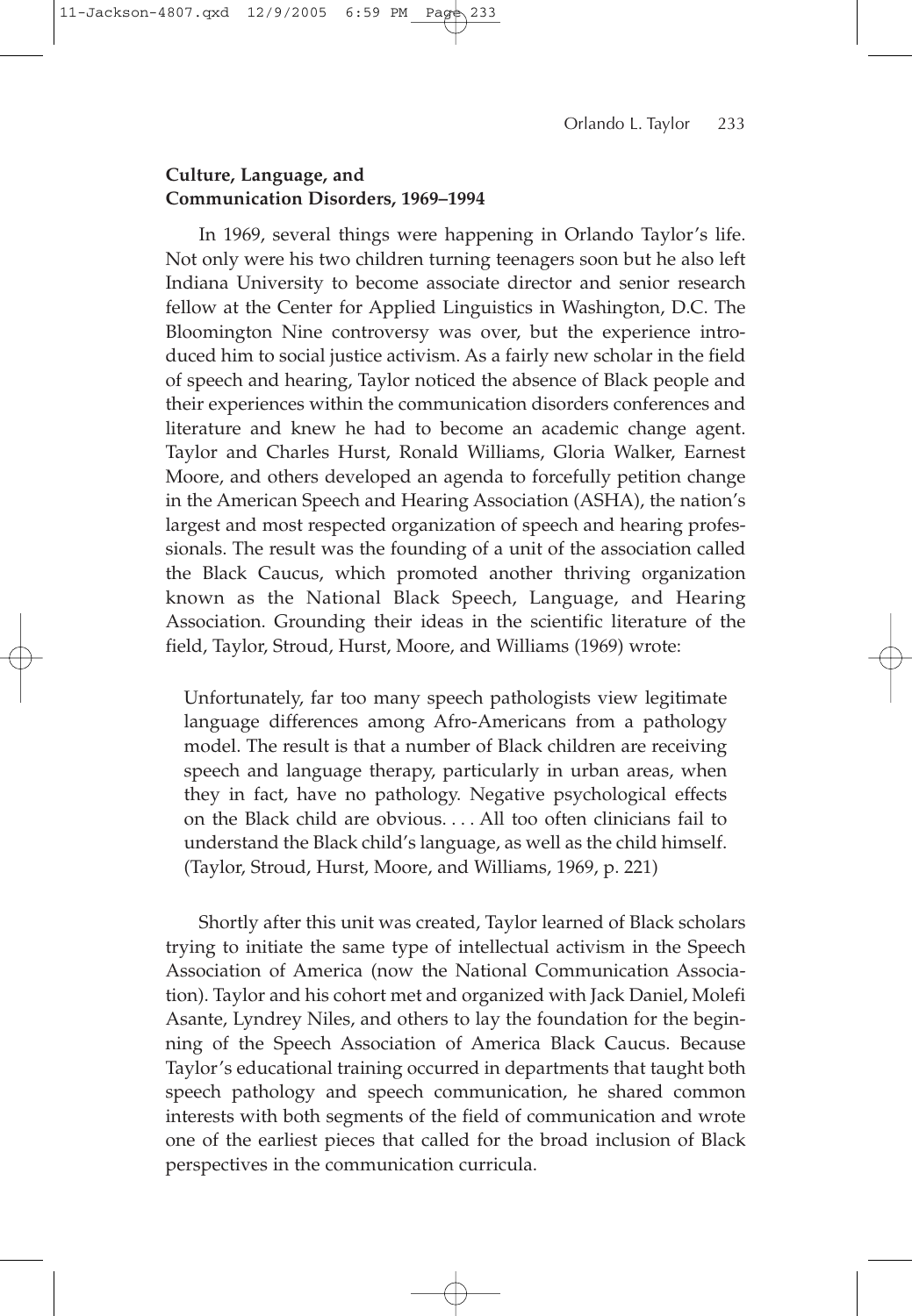This project led Taylor to begin researching Black language concerns, which became a significant line of inquiry. After a few years away from communication disorders research, Taylor and Bruce Williams published a well-received book, *International Issues in Black Communication* (Taylor & Williams, 1980)*.*As he worked back and forth between his research on Ebonics and communication disorders, Taylor began to link language acquisition and use with racial identity politics among speech pathology practitioners. He and his research associates began to study service delivery and diagnoses of speech pathology among urban Blacks—an extension of his early call for this in his 1969 article explaining the philosophy of the newly formed Black Caucus (Taylor, 1969). In their study of rehabilitation, Taylor and his colleagues found that speech pathologists and audiologists were not always accurately diagnosing Blacks for communication disorders because they did not understand the significance of speech differences among linguistically diverse populations. This research prompted Taylor to begin developing a tome that resulted in a two-volume anthology: *Nature of Communication Disorders in Culturally and Linguistically Diverse Populations* (Taylor, 1986a) and *Treatment of Communication Disorders in Culturally and Linguistically Diverse Populations* (Taylor, 1986b)*.* These books covered the historical, conceptual and scientific speech and hearing issues among multiple populations— Whites, Blacks, Jews, Mexicans, Native Americans, and Pacific Islanders. This first-of-its-kind monumental effort also offered suggestions for the diagnosis and treatment of disorders among these multiple constituencies. Taylor wrote consistently and expanded this line of research until the late 1990s, working with scholars such as Kay Payne and many of his graduate students and doctoral recipients, and writing chapters for many books, including one for a book edited by Geneva Smitherman-Donaldson and Teun van Djik.

#### **Black English, 1969–1999**

One area of research productivity among Orlando Taylor's multiple and overlapping lines of research is Black English. There have been multiple names given to the study of Black language differences, but Black English (Harrison & Trabasso, 1976; Rodriguez, 2000; Smitherman, 1994), Black English Vernacular (Labov, 1972), and Ebonics (Perry & Delpit, 1988) were the most popular terms and Taylor uses these three variations most often in his research. *Ebonics* is a term coined in 1971 by psychologist Robert Williams. Derived from the combination of *ebony* and *phonics*, it was defined as "Black sounds." With Taylor's background in the production, acquisition, and auditing of verbal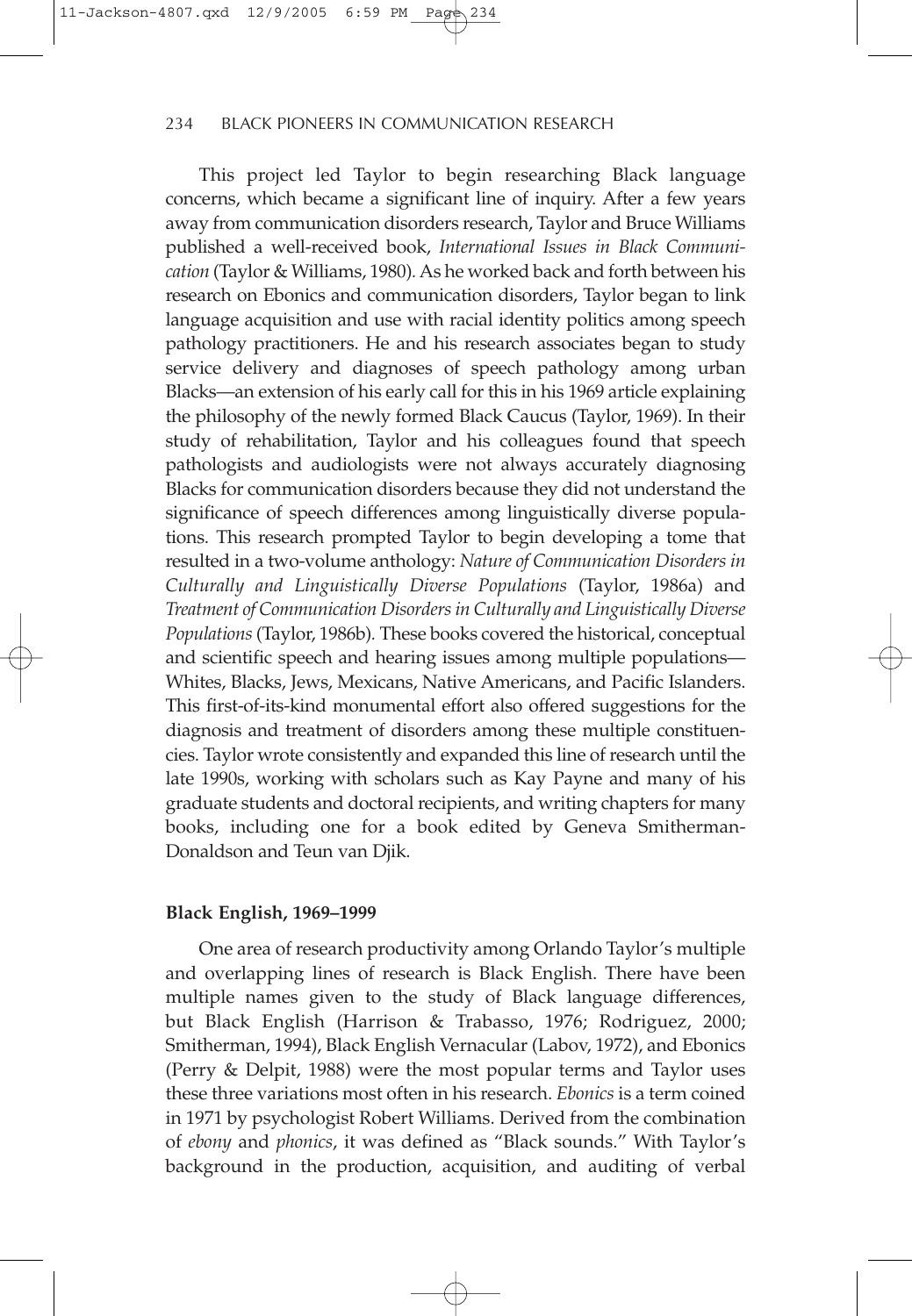communication, as well as his investigative interests in the mistreatment and misdiagnoses of Black children, this area was a logical next step for him. The emerging field of sociolinguistics was dominated by scholars such Geneva Smitherman, William Labov, Dell Hymes, Lorenzo Turner, and J. L. Dillard. In the most sophisticated of these studies, the term *Black English* facilitated explanation of African American linguistic carryovers of Africanized phonetics and grammar while speaking English. In his research, Taylor maintained that school-aged children are often objects of racial and linguistic prejudice inflicted upon them by their teachers and peers because of the way they talk and because of ignorance about the rich cultural history and origins of Black English. Taylor felt the need to join the cadre of scholars fighting for the linguistic integrity and legitimacy of Black English, realizing that the life chances of Black children hung in the balance. He produced several studies concerning the nature of bidialecticalism (Taylor, Payne, & Cole, 1983), educational equity and language attitudes (Taylor & Payne, 1983), language variations and communication disorders (Taylor & Payne, 1983; Taylor & Stewart, 1986), and educational policy (Taylor, 1975; Taylor & Leonard, 1999).

# **Children's Educational Performance and Test Bias, 1972–1999**

11-Jackson-4807.qxd 12/9/2005 6:59 PM Page 235

For Orlando Taylor, the entire conversation about Ebonics and the open protest against it in 1997 by the Oakland, California school board was always about Black children's self-esteem and educational success. The best way to ensure this was to become a cultural worker who enforced a radical progressive pedagogy that promoted respect of all cultural experiences, despite their differences. Consequently, Taylor decided to move the conversation forward by studying how Black language differences were entwined with Black children's educational performance. One of the most immediate areas to explore with respect to performance was standardized testing and latent cultural biases in test construction. He launched a series of investigations of valid testing procedures (Taylor, 1978; Taylor, Hoover, & Politzer, 1987; Taylor & Lee, 1987; Taylor & Payne, 1983). In one study (Cole & Taylor, 1990), Taylor found that in three articulation tests among Black children from working-class families, the children scored significantly higher when the test was constructed with a Black English Vernacular dialect and none was clinically diagnosed with a communication disorder. When administered in standard English form, the performance results were lower, and six Black students were diagnosed with a disorder. So, Cole and Taylor's argument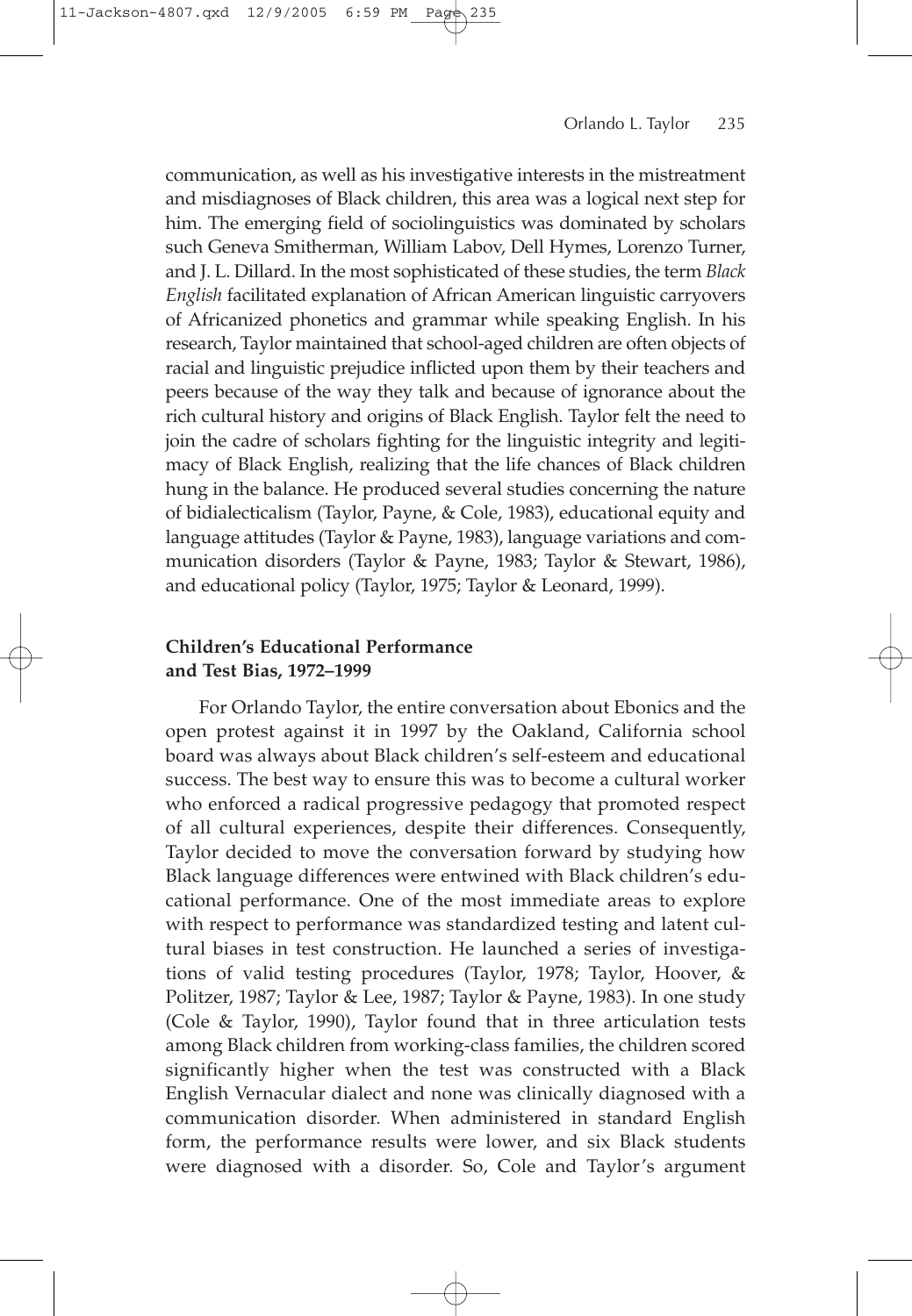(1990) was that if standardized tests are to accurately measure knowledge content or academic competence, they ought to consider the biases inherent in the standard. In his most recent book, *Making the Connection: Academic Achievement and Language Diversity in African American Children* (Taylor, Adger, & Christian, 1999), Taylor and his coauthors synthesize his life's work on language variation, identity politics, and academic achievement.

#### **Graduate Education, 1993-present**

Orlando Taylor's fervor for studying academic success led him to his current line of research about graduate education. This broad area of research includes studies of student mentoring, recruitment, and retention as well as faculty diversity. The primary impetus for Taylor's preoccupation with this area of inquiry is evident in his work described so far. He has received more than \$30 million in various types of research, training, and program development grants. In his roles as board member of the Council for Graduate Schools, advisory council member of the Jacob Javits National Fellowship Program in the Humanities, vice provost for Research at Howard University, and dean of the Howard University Graduate School, Taylor is engaged in the everyday research and practice of successful graduate education. It is natural for him to have delved into graduate education research.

Taylor's earliest work in this area, written in 1993, dealt with diversifying faculty and mentoring people of color. Quality graduate programs benefit from productive and nurturing faculty, as well as undying support of students via student mentoring and effective teaching. Certainly, there are things faculty must do and students must do, but peer group networks, positive reinforcement from significant others, and proper mentoring are key. This latter point, Taylor and Carter argue, cannot be underestimated because mentors are not all the same—some mentoring can lead to counterproductive decisions and outcomes. Taylor has devoted 10 years of his career to the development and promotion of the "Preparing Future Faculty" program. Through his research and several million dollars of grants from the U.S. government and such foundations as the Pew Charitable Trust, Taylor has become an ambassador for graduate education.

## **CONCLUSION**

Orlando L. Taylor is a pioneer of communication research and a pioneering academic leader. His accolades throughout his distinguished